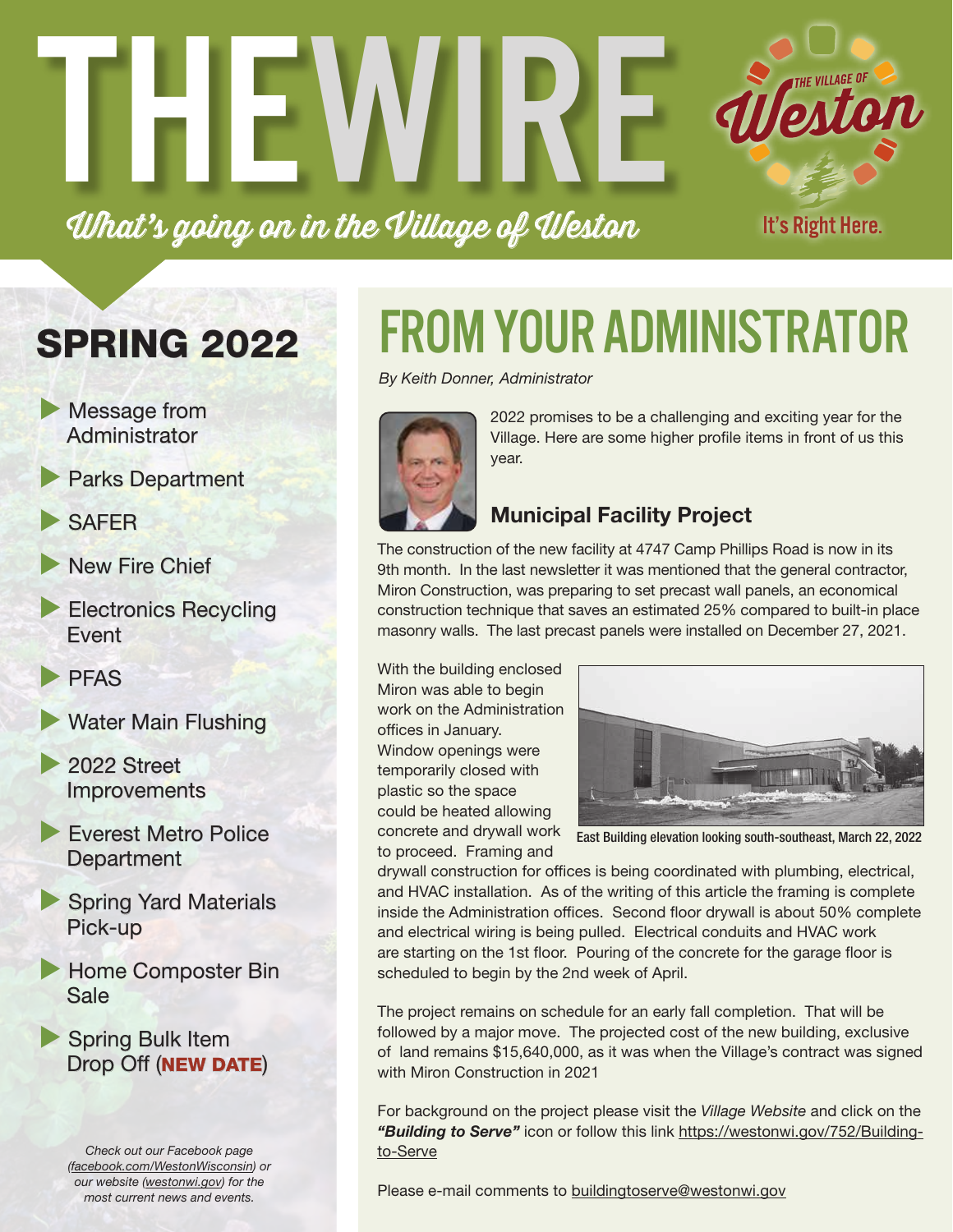### Development Activity

It's always good news to be able to highlight new developments in the Village.

Early this year Denyon Homes finalized a subdivision plat for Phase I of Hinner Springs (between Camp Phillips Road and Birch Street and north of Shorey Avenue). Phase 1 is a 49-lot development on the south half of 80 acres of land which is planned for a Phase II on the north half that will extend to south side of the Birchwood Highlands property. Utility construction began last fall but, was halted for the winter. Home demand seems to be high and construction activity has begun even though weather and site conditions are a challenge right now.

Several commercial developments are in the works.

Aldi's just announced their plans to build a new store at the southeast corner of Schofield Avenue and Birch Street. The Village had approved their site plans in February. Dollar General obtained approval early in March for a project on the east side of CTH J between Schofield Avenue and STH 29. The Dollar General project is already underway. Aldi's is expected to break ground in April.

The Village has also received site plans for review for a Caribou Coffee at Schofield Avenue and Cut-off Road and for NOVA Truck Wash to expand their operation at the east end of Transport Way (south of Weston Avenue). The NOVA project will include a drive through semitruck wash.

### Project Plan Amendment Approved for Tax Increment District #2

On March 29, 2022, the Plan Commission conducted a public hearing in consideration of an amendment to the project plan for Tax Increment District No. 2 (TID #2). Both the Plan Commission and Board of Trustees recommended adoption of the project plan amendment. TID #2 is made up of all the properties that border Schofield Avenue between the Village boundary on the west and Birch Street on the east. The project plan amendment generally has the following goals:

- Allow funding for redevelopment costs that would not occur "but for" TID assistance. Examples of eligible costs include, Site preparation, Extraordinary project costs, Land purchase, Marketing, Bridging Financing gaps, etc.
- Allow for improvements to the Schofield Avenue corridor which will preserve and improve transportation safety and property access; and preserve and improve the business and living environment through such things as pedestrian crossings, low maintenance streetscape, drainage improvements, and pavement replacement.

Adoption of the plan does not authorize any monies to be spent. Any requests for funding must be approved through the Village Board. Only the activities listed in the plan are eligible for funding but, only if they demonstrate a need for assistance that would not otherwise be obtained. A list of Frequently Anticipated Questions was developed by the Plan Commission as this amendment was discussed at multiple meetings over the past 3 months. The adoption of this amendment and possibility of implementing eligible activities opens up exciting development opportunities along the Schofield Avenue corridor.

### VILLAGE-WIDE RUMMAGE SALE MAY 6-8, 2022

Keeping with tradition the Village encourages residents to hold Rummage Sales the first weekend in May, which is May 6-8, 2022.

Whether you plan to hold your rummage sale the weekend of May 6, or any other time in the 2022 season, remember the Village has developed a Rummage Sale Application to showcase sales throughout the Village. Go to the Village's Rummage Sale webpage at the below link to display your location and date on the Village's mapping application.

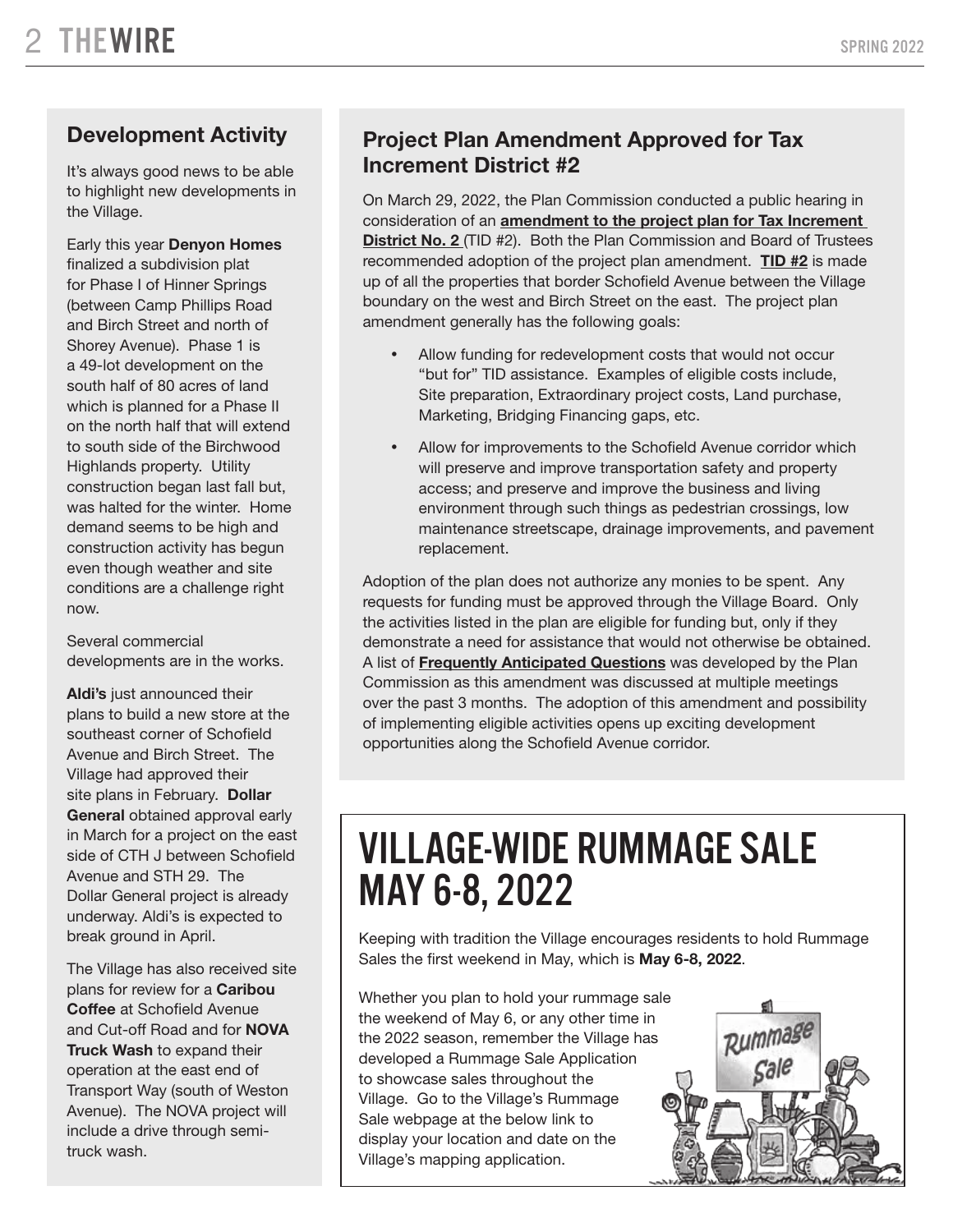# PARKS DEPARTMENT

### EMERALD ASH BORER (EAB) CONFIRMED

The Village of Weston has confirmed the presence of EAB at Kennedy Park. EAB is an invasive beetle that was first detected in Wisconsin in 2008 and attacks all species of ash trees. The Village has 111 ash trees in parks, right of ways and Village owned properties that were inventoried in 2017. This does not include ash trees on private property or in wooded areas of Village properties. Since EAB infestations naturally spread 1 to 2 miles annually the Village has already removed all 19 ash trees at Kennedy Park. The Village will continue to monitor and remove approximately 1/3 of the inventoried ash trees each year for the next 3 years based on the Village's EAB Plan within the Urban Forestry Management Plan.

Property owners who are concerned about trees on private property are encouraged to take the following measures:

- Visit www.datcp.wi.gov/pages/programs\_services/eab. aspx for more information regarding EAB.
- Monitor the ash trees in your yards.
- • Consult a certified arborist or tree care company for advice.

Residents can also contact the Park Department at Parks@ westonwi.gov with questions or concerns.

### WESTON AQUATIC CENTER TO OPEN SATURDAY, JUNE 4TH

2022 Aquatic Center family season passes are now on sale at a reduced price through Friday, May 20<sup>th.</sup> Season passes can be purchased online at www.westonwi.gov/poolpass.

### SWIM LESSONS

The Weston Aquatic Center will again be offering swim lessons in 2022. Registration for Village of Weston residents begins April 18th and non-resident registration begins May 2nd. Sessions will be June 13-24, July 11-22, and August 1-12. Fees are \$35 for residents and \$40 for non-residents.

### PARK RESERVATIONS

The Village of Weston is currently accepting park reservations for 2022. There are 7 outdoor park shelters available. Kennedy Hall, the Village's indoor facility will remain closed for the 2022 season. Reservation information regarding all parks is available at www.westonwi.gov/poolpass.

### EMPLOYMENT OPPORTUNITIES

Looking for a fun summer job in 2022? The Weston Aquatic Center and its partners, the YMCA and Weston Aquatic Snacks, are now hiring desk/slide attendants, Red Cross Certified Lifeguards, and concession stand staff. If you are interested in the desk/slide attendant or lifeguard positions, contact Abby Tesch at the YMCA at atesch@woodsonymca. com or 715-841-1850 or contact Janessa and Steve at westonaquaticsnacks@gmail.com if interested in one of the concession stand positions.

### TECHNOLOGY ENHANCEMENTS IN PARKS

New for 2022, the Village has brought on a new software package to assist in managing our parks department and aquatic center. To purchase a membership for the pool, you will need to create a new family account using our new portal. Using this account, you will also be able to reserve parks spaces and register for swim lessons and other potential activities. Instead of lugging around key cards with your membership, you will be able to store a QR code on your phone. We will also be requiring photos of each member of your pass. You can load facial photos of each individual. Alternatively you can load a picture of the whole family and the software will detect faces which you can assign to each person. If you have any issues with the new system, please email westonpool@westonwi.gov and we will respond as soon as possible. As with any new technology, we expect some issues to arise and we are eager to get feedback to improve the customer experience. Go to www.westonwi.gov/poolpass to check it out.

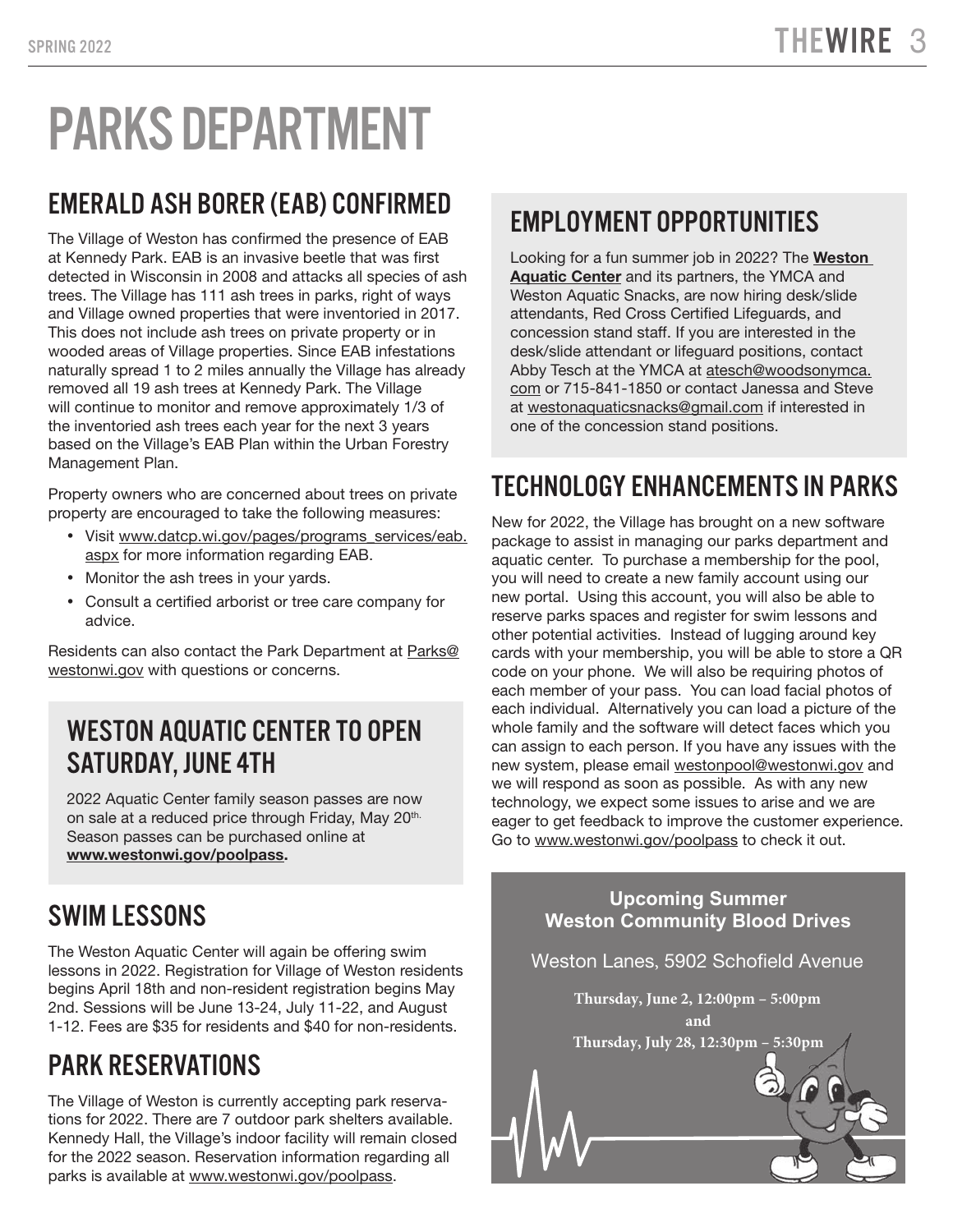### THEWIRE SPRING 2022



# SAFER DISTRICT SOUTH AREA FIRE & EMERGENCY RESPONSE

#### *By Eric A. Lang, Battalion Chief - SAFER District*

Spring is in the air and the snow is off the ground! With the start of warmer weather, the wild land fire season begins. By utilizing fire properly, you will assure that it won't catch the highly flammable die off and debris from last fall. Municipal Code 34.209 https://weston.municipalcodeonline.com/book?type=ordinances#name=Sec\_34.209\_Burning,\_Heating\_And Lighting outlines the dos and don'ts for recreational fires. Recreational fires are defined in the code as; a small fire intended for recreation or cooking. The highlights of the Municipal code include;

- 1. Fire must be contained in a fire pit
- 2. A fire pit must not be larger than 3ft in diameter and no fire should extend more than 2ft above the fire put
- 3. Portable fire pits may be used, by manufacturer recommendations
- 4. Only clean dry wood may be burned, nothing treated or painted
- 5. Fires must be, minimally, 25 ft from any building, structure, shed, garage, combustible material, and at least 10 ft from any lot line
- 6. No fire may be started when the wind direction and speed may cause smoke and/or embers to be carried toward a building or when wind exceeds 7 miles per hour. Smoke may cause a nuisance and any complaint of smoke will result in the fire being extinguished.
	- SAFER HIRES NEW FIRE CHIEF
- 7. Adequate fire suppression equipment shall be immediately available to control or extinguish the fire (i.e., water hose, fire extinguisher)
- 8. No recreational fire may be started or allowed between 12:00am and 12:00pm.

Please assure that before burning you read and follow the entire municipal code as it has not been included above. The safety of your neighbors relies on you following the code and burning responsibly. So … get outside with your family, enjoy some grilled brats, and have a great season sitting around the fire pit!



On Wednesday March 16th the SAFER Fire Commission along with an internal hiring committee met to interview 5 final candidates for the position of Fire Chief. Following these interviews, a job offer was made to current Deputy Fire Chief Joshua Finke. Joshua has over 20 years of experience in fire and EMS and holds a bachelors degree in public safety administration from Grand Canyon University. Joshua also has multiple fire certifications from the State of Wisconsin and is a critical care paramedic, as well as a tactical paramedic. During his career Joshua has worked in multiple different roles in the fire service and spent several years as a flight paramedic for Aspirus MedEvac. Joshua has been a speaker at the Paramedic Systems of Wisconsin Conference as well as the Northcentral Regional Trauma Conference. Joshua will begin to fill the role immediately and a new Deputy Fire Chief will be named in the coming weeks.

May 4

 $3:30$  P.M. - 6:00 P.M.

## **ELECTRONICS RECYCLING EVENT**

The crew from RecycleThatStuff.com will be on site to collect your unwanted electronics, ranging from a small toaster to large TV's. Most small electronics will be free of charge, but some larger electronics (such as TV's) will require you to pay a small fee. Prices for chargeable items is available on www.westonwi.gov/MayElectronicsRecyclingEvent.

**Weston Municipal Center** (behind the building)

Places like Yaeger Auto Salvage, here in Weston, or Good News Project, in Wausau take electronics year round.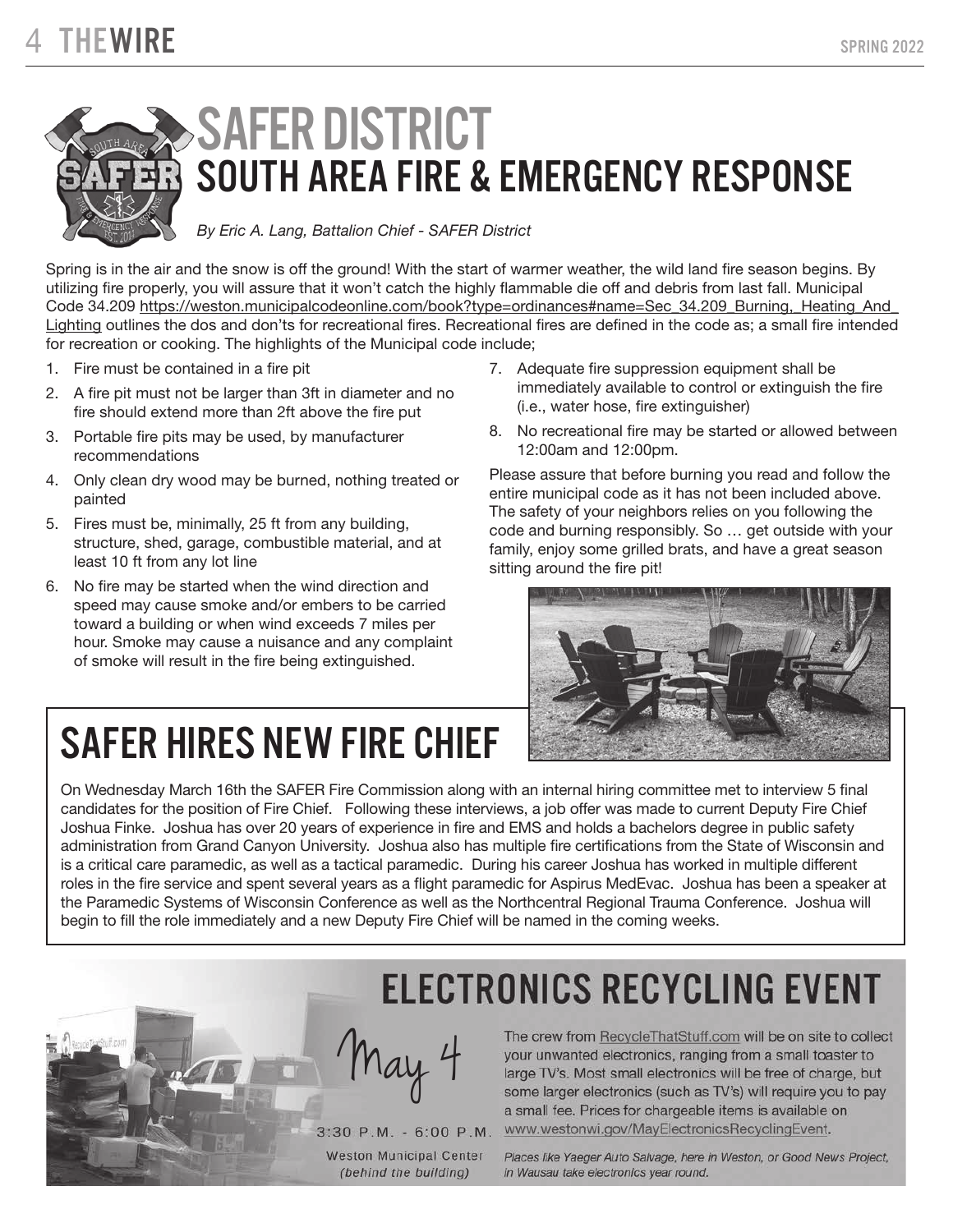# THE VILLAGE OF WESTON WATER UTILITY RESULTS OF VOLUNTARY PFAS TESTING

The news has recently been filled with reports from area water utilities with the presence of PFAS (Perfluoroalkyl and polyfluoroalkyl substances). An emerging contaminant that EPA and DNR do not currently regulate.

On March 24 the Village held a press conference to inform customers of the results of the voluntary sampling conducted on March 3, 2022. As well as the steps that the Utility is taking for the short- and long-term reduction of PFAs levels in the water delivered to our customers.

| Village of Weston Voluntary PFAS Sampling, Collected March 2, 2022 |      |              |                  |       |                                  |      |      |                                  |  |  |
|--------------------------------------------------------------------|------|--------------|------------------|-------|----------------------------------|------|------|----------------------------------|--|--|
| Well No.                                                           |      | $\mathbf{2}$ | 3 <sub>(b)</sub> | 4(b)  | <b>Treatment</b><br>Plant (b, c) | 5    | 6    | <b>Health</b><br><b>Advisory</b> |  |  |
| <b>Combined</b><br><b>PFAS (PFOA</b><br>and PFOS) (a)              | 7.16 | 4.72         | 38.73            | 17.79 | 25.91                            | 9.41 |      | 20                               |  |  |
| <b>Hazard</b><br>Index (d)                                         | 0.61 | 0.31         | 2.75             | 1.36  | 1.88                             | 0.62 | 0.00 | 1.0                              |  |  |

Notes:

- a) Combined PFAS is reported in c) Treatment Plant discharge parts per trillion
- b) Wells 3 & 4 pump to the Treatment Plant, not directly to the distribution system
- is the entry point to the distribution system. PFAS result shown is as tested, not estimated.
- d) The hazard index is a way of assessing the potential health impacts associated with mixtures of PFAS compounds.

Upon learning these sample results the Village of Weston Water Utility shut down the Treatment Plant, taking wells 3 and 4 off-line, on Thursday March 17, 2022. This action was taken after consultation with the Wisconsin DNR and DHS.

As a result of these actions there is no reason for customers to modify their normal routine of water use, including drinking tap water. However, if you have concerns about PFAS exposure, you can look into alternative water sources.

The Village of Weston Water Utility takes it's role in protecting public health by providing safe drinking water to our community very seriously. Our drinking water is closely regulated by both the EPA (U.S Environmental Protection Agency) and DNR (Wisconsin Department of Natural Resources) and it meets strict Federal and State drinking water standards.

If you have questions about PFAS, please contact the Village of Weston at 715-359-2876 or visit of PFAS webpage www.westonwi.gov/PFAS

In response to the situation the Village's Utility staff has discussed short and long-term solutions with its consultant, WDNR, DHS, and Marathon County Health Department.

#### Short-Term Solutions

- Keep wells 3 and 4 off-line as much as possible.
- Modify piping to blend well 4 with distribution system water prior to well 4 pumping to the distribution system through the treatment plant. This concept has been discussed with DNR and the Village's engineering consultant.

#### Long-Term Solutions

- • Complete proposed Wells 7 and 8 for additional supply of drinking water to meet all drinking water standards. This project is a long-term need of the Village that was being addressed and, coincidentally, is nearing construction stage as PFAS has become a common topic. The well construction component of this project is currently advertised for bids.
- Add granular activated carbon (GAC) removal at the treatment plant. The treatment plant is designed and pre-piped for adding GAC.

# WATER MAIN FLUSHING

The Village of Weston water main flushing program has started in mid to late April in recent years. The purpose of the program is to maintain water quality in the distribution system. Please be aware our flushing program could be delayed this year due to our ongoing work to address PFAS levels in Wells 3 and 4.

We want to make sure you are aware of this program and what you can expect. As flushing occurs in your neighborhood your water may be discolored for a short period of time and could stain laundry. Water pressure may also be reduced.

Village of Weston water customers will receive a notice when our our flushing program will begin. For more information on our flushing program and updates for current flushing locations visit www.westonwi.gov/Flushing or follow us on Facebook or Nextdoor.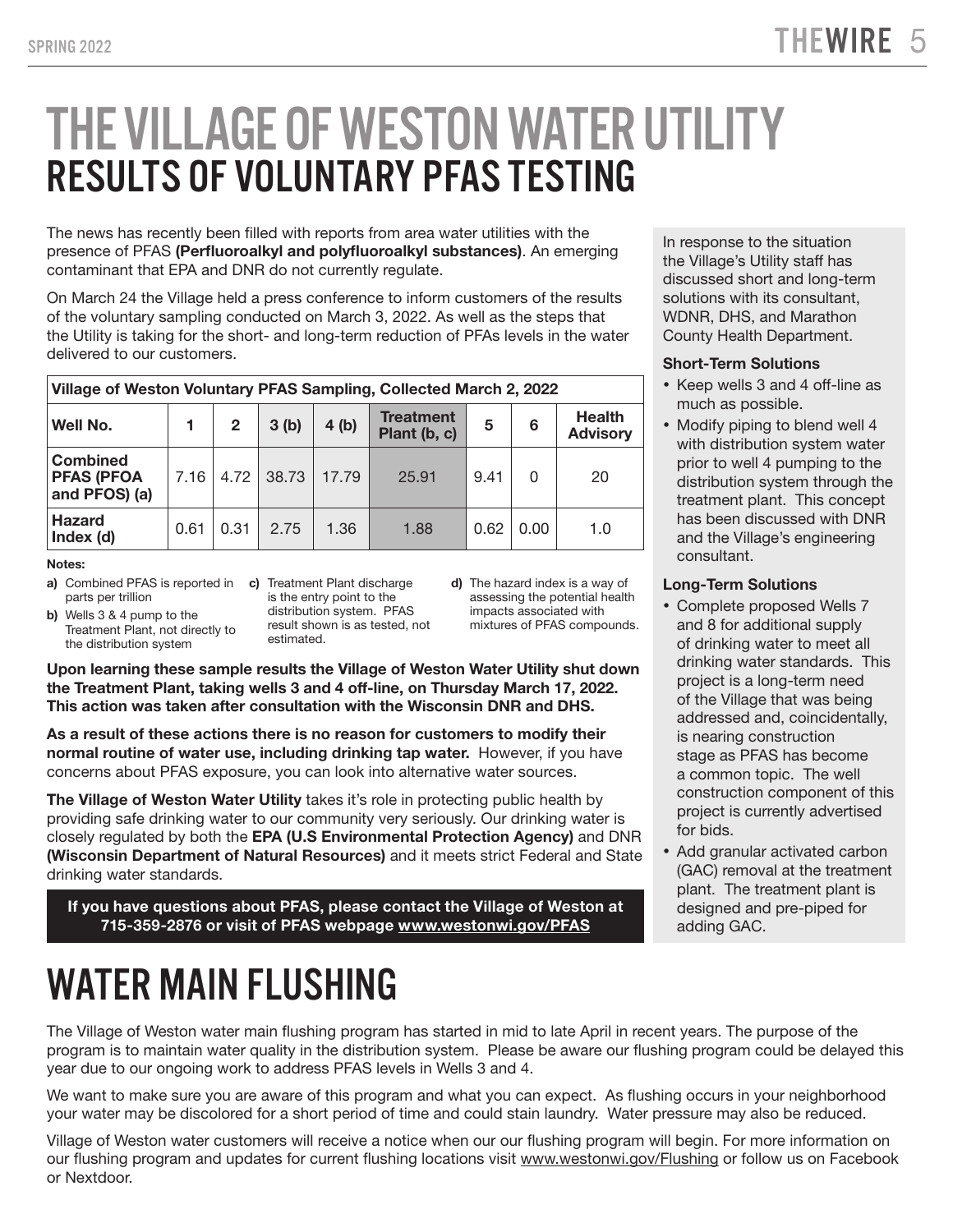### 6 THEWIRE SPRING 2022

# PUBLIC WORKS PROJECTS FOR 2022: CAPITAL STREET IMPROVEMENT

### Street Projects:

- Ross Avenue Repaving from Mesker St to the Eau Claire River Bridge is planned for repaving.
- Birch St Reconstruction between Shorey Ave and Cross Pointe Blvd. The Village of Weston received a \$450,000 grant from the State of Wisconsin Local Road Improvement Program to aid in the reconstruction of the street and upgrades to the storm water drainage system. This project will also close a 1/4 mile gap in the water main system providing better circulation and reliability to the water system in this area. This project was designed in 2021 with construction set to take place in 2022.
- Community Center Drive from Birch St to Camp Phillips Road is planned to have concrete curb repairs, storm sewer inlet repairs and repaving in 2022.
- Stone Ridge Drive from Westview Blvd to Ministry Parkway is planned to have concrete curb and gutter repairs, storm inlet repairs and repaving in 2022.

# STREET PAVEMENT MAINTENANCE PROJECTS FOR 2022:

### A portion of the 2022 Street Pavement Maintenance work includes:

Schofield Ave from Mesker St to Ryan St is scheduled to have concrete joint repairs completed in various locations.

Kramer Lane from Trotzer Lane to Gusman St will have the asphalt pavement pulverized full depth and the asphalt surface will be replaced.

The following Village streets are scheduled to have Asphalt Overlays applied in 2022:

- • East Raybelle Dr and West Raybelle Dr
- Winding Ridge Way Camp Phillips Rd to west termini
- Shorey Ave from Alderson St to Birch St

2022 Chipseal and Fog Seal contract involves the placement of oil and rock aggregate on the asphalt pavement surface to extend the life of the pavement and then a Fog Seal oil application is applied to bind the chip seal aggregate together and extend the life of the wearing surface.

The following streets are scheduled to be chip sealed/fog sealed in 2022:

- Canoe St from Tappe Dr to the eastern termini (Cul de Sac)
- Kayak Dr from Tappe Dr to Canoe St
- Quentin St from Tappe Dr to Canoe St
- Portage St from Quentin St to Canoe St
- Isaiah St from Caleb Dr to Muskie St

# 2022 SPRING YARD MATERIALS PICK UP

#### *By Dan Raczkowski, Deputy Director of Public Works*

Spring pick-up is tentatively scheduled to begin in the first week of May and is dependent on the lifting of Spring seasonal weight limits. Please watch the Village Website (www.westonwi.gov) for the 2022 Spring Zone Pick Up map which will have the dates and Zone locations on it. Currently yard materials (Grass Clippings, Leaves, Brush) can be dropped off at the Weston Yard Materials Site (located at 8200 Ryan Street), at a time that is convenient to you.

As temperatures warm up during March and April, **PLEASE DO NOT** place materials in the street.

#### When **materials are placed in the street**, they:

- Clog up drainage ways and plug storm sewers
- Create a hazard in the roadway

#### When materials are **placed out too early**, they:

- Make the materials harder for Village Staff to pick up
- • Become an environment for rodents to live in
- • Create a place for mold to grow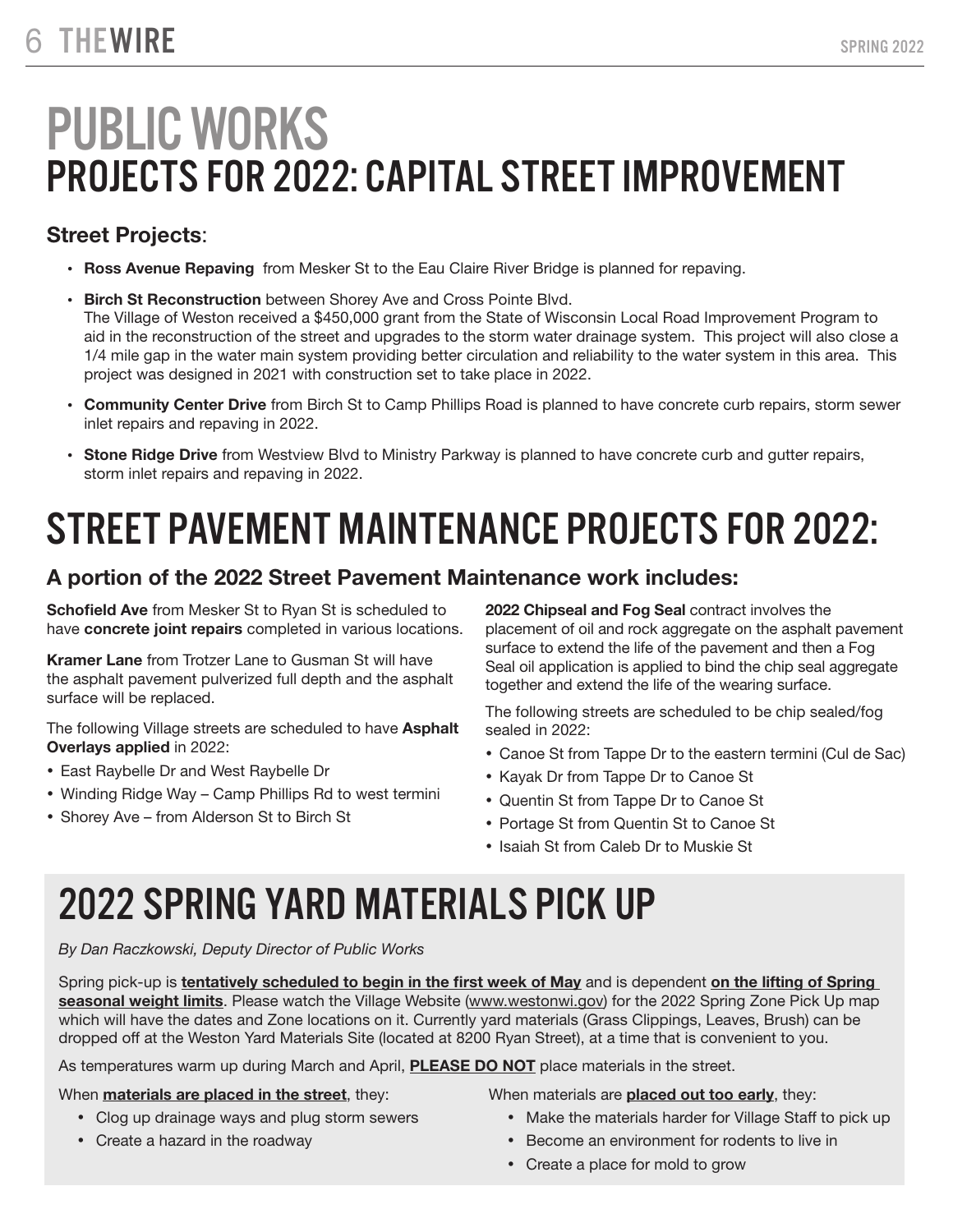### SPRING 2022  $\overline{ }$  THEWIRE  $\overline{ }$

# EVEREST METRO POLICE DEPT. FROM THE CHIEF…

We are all looking forward to spring, after another seemingly long winter. After a very short-staffed 2021, Everest Metro Police Department (EMPD) will be fully staffed for the first time since 2016. We hired five new officers in 2021, which meant running short on our patrol staff for the majority of the year. We pride ourselves in great community response to a variety of calls for service, but being more reactive than proactive does lead to frustrations for officers and some complainants. Our sworn staff will be at 30 officers in 2022, but still far behind our comparable agencies and neighboring communities. As all municipal governments struggle to keep up with service demands, growing communities find themselves a few steps behind, and law enforcement is no exception.



five years since Detective Jason Weiland gave the ultimate sacrifice for his community, after being senselessly shot while responding to an active shooter here in Weston. We ask everyone to keep his family and the law enforcement community in your thoughts this spring. EMPD thanks you for your support as we continue to protect and serve the three great communities we serve, with twenty-nine years of community partnership between the Village of Weston, City of Schofield and the Town of Weston!

We are very fortunate locally

support. A stark reminder of



# GET WESTON'S BETTERBIN RECYCLING APP!

Wonder what goes in your Weston recycling carts? Want recycling pick-up reminders? Join the 250 Weston residents using our Betterbin app! With the app you're able to scan a product's UPC barcode or text search for any product to get product-specific recycling instructions for the Weston recycling program. You even earn points toward gift cards with each scan! Find Betterbin in the App Store or Google Play.

# HOME COMPOSTER BIN SALE

Marathon County Solid Waste Department and the Village of Weston are proud to offer a convenient pre-purchase / pick-up compost bin sale. The sale features a highlyrated compost bin, The Home Composter. Recommended by expert composters, the Home Composter is easy to assemble, long-lasting, made from 100% recycled materials, and is NOT available in stores. Each purchase comes with a Backyard Composting book. Also available for purchase is a stainless steel Kitchen Katcher for collecting food scraps in your kitchen.



The Home Composter, valued at \$100 is on sale for \$55.00, and the Kitchen Katcher is available for just \$25.

The sale is on now through May  $12<sup>th</sup>$ , by visiting: https://www.recyclingconnections.org/marathon

Online orders can be picked up on May 14<sup>th</sup>, between 10am – Noon, at the Village of Weston Municipal Center, 5500 Schofield Avenue, Weston, or at Oak Island Park, 500 River Drive, Wausau.

Orders not picked up on May 14<sup>th</sup>, between 10am - Noon, will be held at Marathon County Solid Waste Department, 172900 State Highway 29, Ringle.

Questions?? Contact Susan Schuller, at Susan@RecyclingConnections.org or call 877-270-3989.